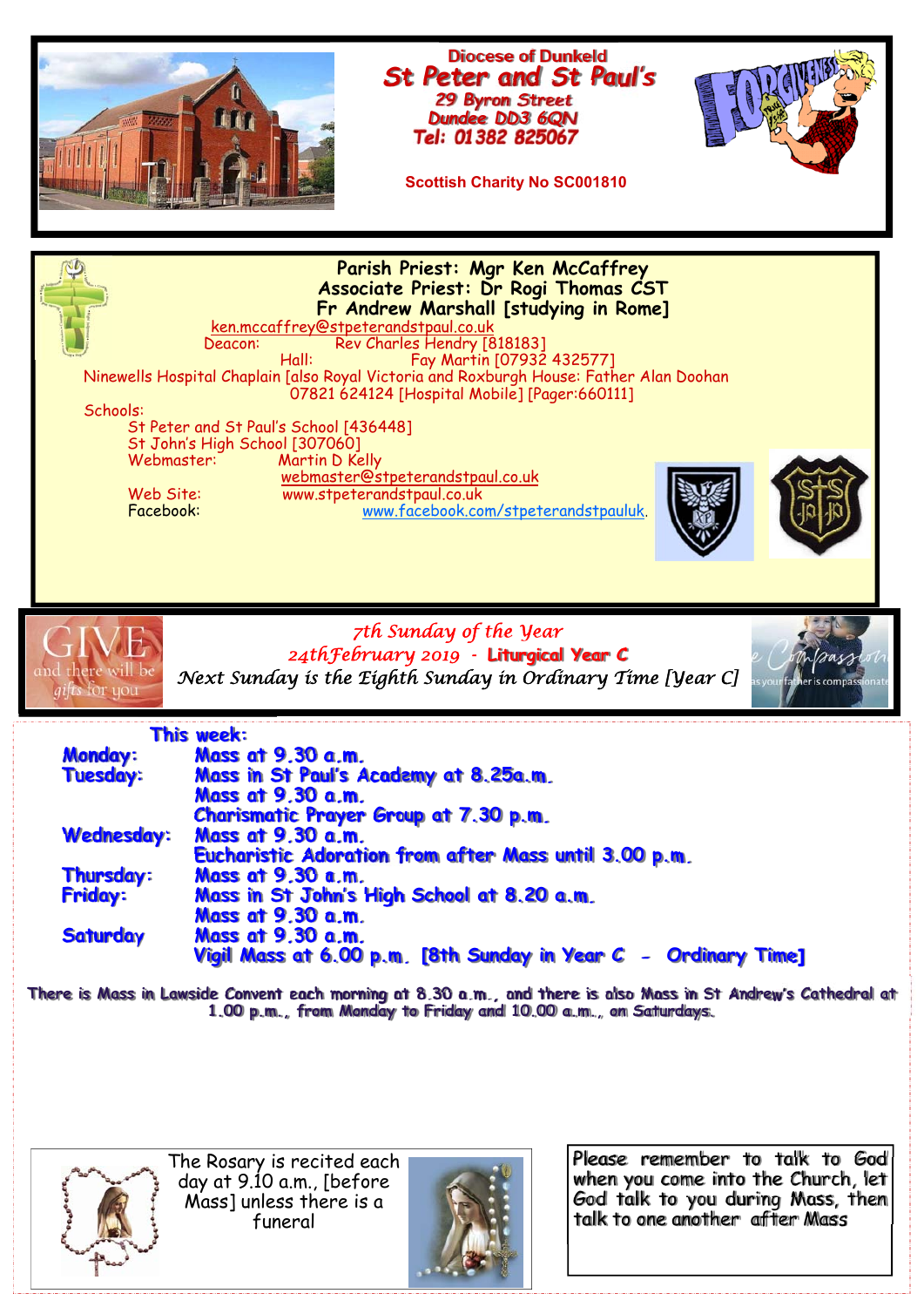## *Of your charity, please pray for:*  **Our recently deceased: Frances Archibald, Angelina Aladi, Cathy West and Lillian Aberdein. and for all whose anniversaries occur at this time: James daily, Margaret Dailly, Stewart Long, Mabel Daly, George Taylor, Kathy Brown, Maurice Kidd & Ruairi Dowey or those sick in hospital: Aaron Smith, Mary Ritchie, Mark Winter & Teresa Macgregor and all those who are sick or housebound in our parish and receive the Eucharist each Sunday**.**. We had some difficulty reading some of the names on our list this wee. Please print the names clearly. If someone is sick at home, please let Fr Ken or Deacon Charles know. Thank you for last week's Collection of £1027.40.[Gift Aid was £540] Thank you for your generosity. Second Collection for Bishop Robson's 40th Anniversary is presently at £401.30**  CHILDREN'S LITURGY OF THE WORD Our Liturgy of the Word for children is on Sundays at 11 o'clock Mass. It is for children from Primary 1 to Primary 4, with younger children also if accompanied by a responsible adult EUCHARISTIC ADORATION Our Wednesday EUCHARISTIC ADORATION is on Wednesdays from after Mass until 3.00 p.m. It takes place in the side chapel and you are encouraged to pay a visit to the Lord, even if it is just for a short time. Anne Ferrie coordinates our rota for adoration. Please let her know if you can take part in adoration NINEWELLS HOSPITAL - ROYAL VICTORIA HOSPITAL - ROXBURGH HOUSE Fr Alan Doohan is Chaplain to the Hospitals. There is a new Hospital dedicated mobile for Fr Doohan [07821 624124] and the Hospital Pager is 01382 660111. CONFIRMATION Children who have received their First Communion and are now in Primary 7 can now celebrate the Sacrament of Confirmation this year if they regularly attend Mass each Sunday. Bishop Stephen has given us a provisional date for this celebration - **Wednesday 29th May at 7.00 p.m** There will be a meeting of Parents on **Tuesday 5th March at 3.30 p.m**., in the school to discuss arrangements and Mrs Tierney and I will work with the children over the next few months preparing them for this Celebration before they move on to St John's. An essential requirement is that children attend Mass each Sunday. This should take priority over Sunday football or Irish/ Scottish Dancing or any other Sunday activities. **40 Days for Life During Lent there will be a peaceful prayer vigil at the roundabout at turnoff for Ninewells Hospital. Your support, time and prayer is needed. All the information is at the**  back of the church beside the sacristy. You are invited to sign -up today and commit to. **a time when you can come and pray. It is a prayer vigil.**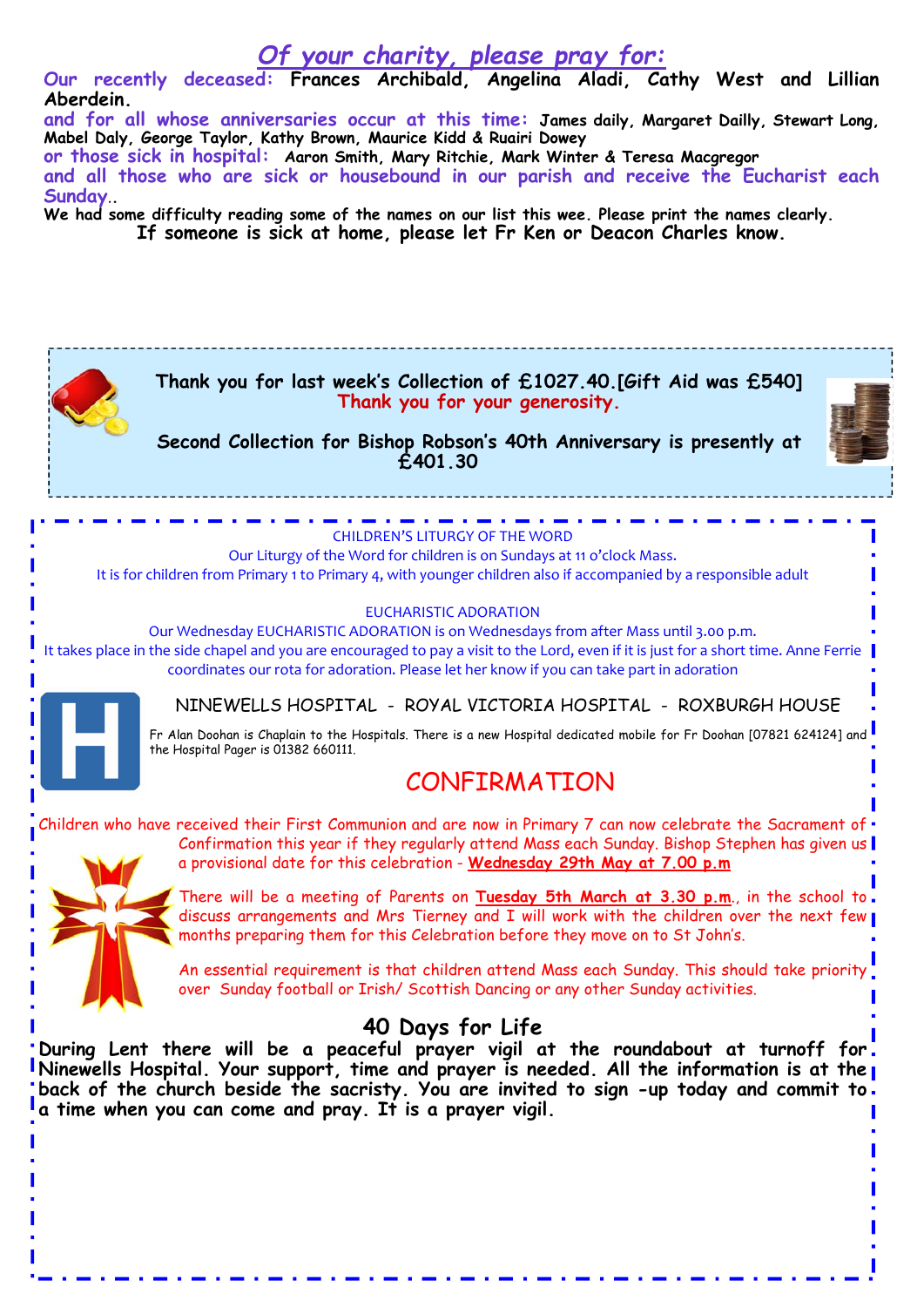## The power of forgiveness

Today's gospel summarises something new for the religious leaders of Jesus' day. Their law decreed "an eye for an eye and a tooth for a tooth." In other words, they were expected to strike back at those who harmed them in any way. It is in a gospel like that presented to us today that we see just how radical and revolutionary Jesus' teaching must have sounded back then. Indeed, it is still quite revolutionary in today's world, with our dog-eat-dog mentality. The process of salvation which he had come to establish would be based on forgiveness, and, therefore, to be part of, and to belong to that process must put each of us right Out there in the front line of tolerance, forgiveness, and love.



Imagine yourself in front of a mirror, reflect on the failures and sin in your life. You take as much time as you need for this. You are going to ask God's forgiveness, you are going to try to make amends wherever possible, and you want to move forward from here. Ask yourself one simple question: Can you absolve yourself before asking God to forgive you? Can you ask God to do something for you that you are unwilling to do for yourself? Guilt is not from God. Rather is it your own inability to forgive yourself. A leading psychiatrist said that he could discharge twothirds of his patients immediately if he could get them to forgive themselves. Jesus taught us one simple prayer, which we call the Our Father or the Lord's Prayer. It is a simple prayer, and it is quite short. One of the petitions is where we ask God to forgive us our trespasses as we forgive those who trespass against us. We can rattle off this prayer, and fail to realise the bind in which it can place us.

In the Lord's Prayer, we ask God to forgive us on one condition, which is that we will forgive others in our turn. There is a proven power in forgiveness and love. "Blessed are the meek" says Jesus, "they shall possess the earth." We are impressed by the power of forgiveness shown by characters like Mahatma Ghandi, Martin Luther King, and others who somehow managed to turn the other cheek. The bully cannot deal with the power of the one who won't strike back, but often resorts to violence as the only way to silence their voice of protest. To err is human, to forgive is divine. We would aim to be big-hearted, tolerant and patient.. But the ideal Jesus sets for us is, "Be merciful, just as your heavenly Father is merciful."